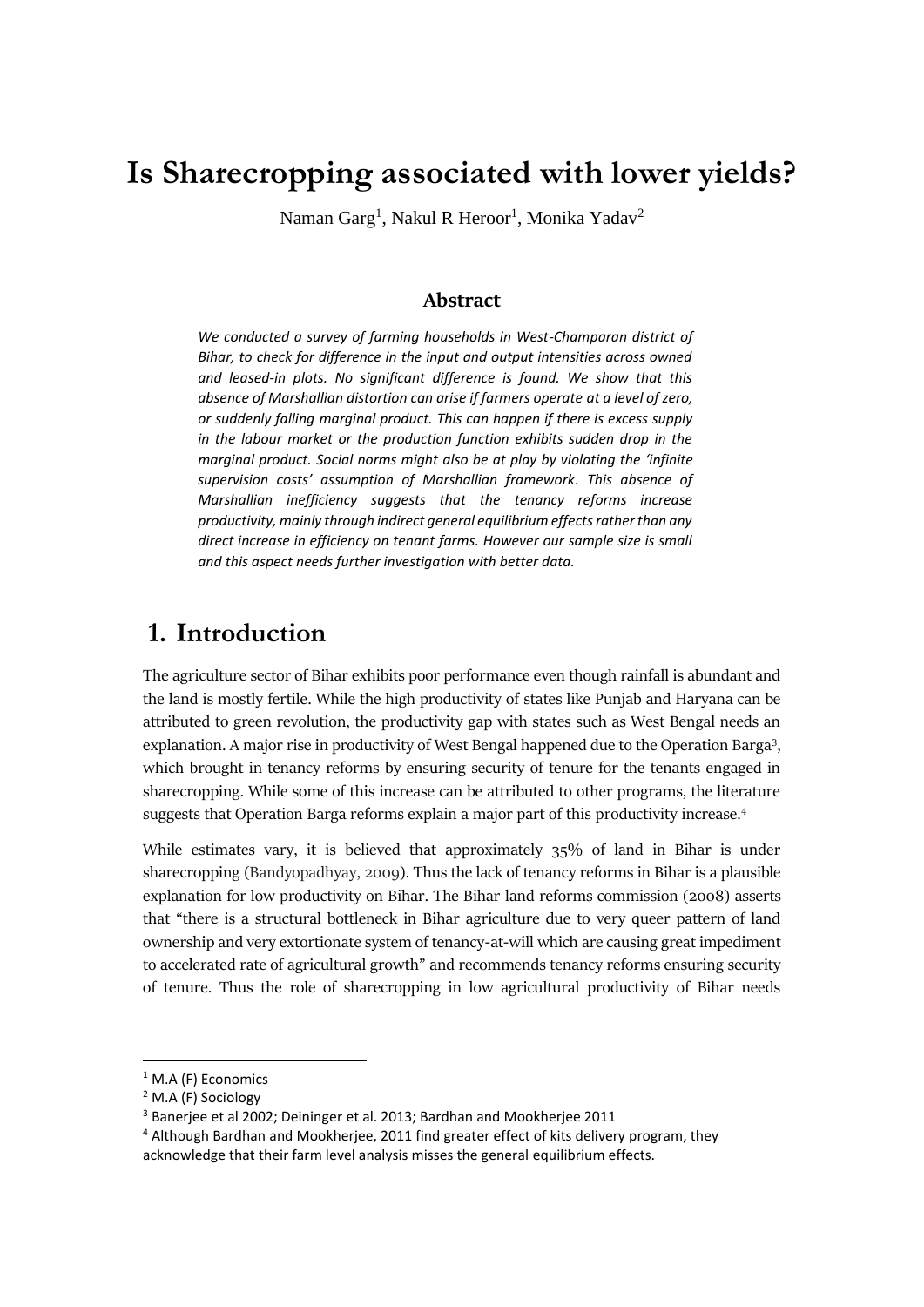investigation. The aim of our study is to investigate to what extent can the low productivity in Bihar be explained by high incidence of sharecropping in the state.

The paper is organised as follows. The next section (section-2) discusses the theoretical reasons for expecting lower productivity in sharecropped land and the empirical evidence present on related issues. Ssection-3 describes our study and presents the data and main findings. We do not find any relative inefficiency in sharecropped land as compared to owned land. In section-4 we discuss some plausible explanations for this observations and its implications on the mechanism of the impact of tenancy reforms. Section-5 concludes the article.

## **2. Sharecropping inefficiency : Theory and Evidence**

In this section we briefly discuss the theory of why sharecropping is associated with inefficiencies and the relevant evidence for the same.

### **2.1 Theory**

Yields in sharecropped land are expected to be less due to Marshallian Inefficiency. The tenant applies less than optimal effort since he equates the marginal cost of his effort only to a proportion of its marginal benefit. Sharecropping is understood to persist despite this inefficiency as it provides a way to balance the trade-off between providing perfect incentives in a fixed rent contract, where the entire marginal benefit of extra effort accrues to the tenant versus optimum risk allocation in a fixed wage contract where the landlord with greater risk bearing capacity takes all the risk (Stiglitz 1974; Stiglitz 1986).

Lack of tenure security can also decrease the incentive to invest on technology. Braverman and Stiglitz (1986) show that "landlords may wish to - and can - resist innovations which unambiguously increase production whenever sharecropping contracts are employed". In addition to removing this Marshallian inefficiency and providing adequate incentives to invest in technology, tenancy reforms can further have general equilibrium effects that increase productivity (Bardhan and Mookherjee 2011)

### **2.2 Evidence**

Shaban (1987) is one of the major studies analysing the impact of sharecropping on yields. Controlling for family-related characteristics by considering mixed families i.e. those which own some land as well as sharecrops other land. Both output and input intensities are found to be higher in owned land compared to sharecropped land. The successful implementation of tenancy reforms in West-Bengal provided a rare opportunity to researchers for evaluating effect of such reforms. Banerjee et.al (2002) estimate that Operation Barga can explain around 28% of agricultural productivity growth in West-Bengal. Deininger et.al (2013) show that there are strong disincentives to invest in soil fertility and irrigation on sharecropped lands. Bardhan and Mookherjee (2011) also find reduction in Marshallian inefficiency due to Operation Barga.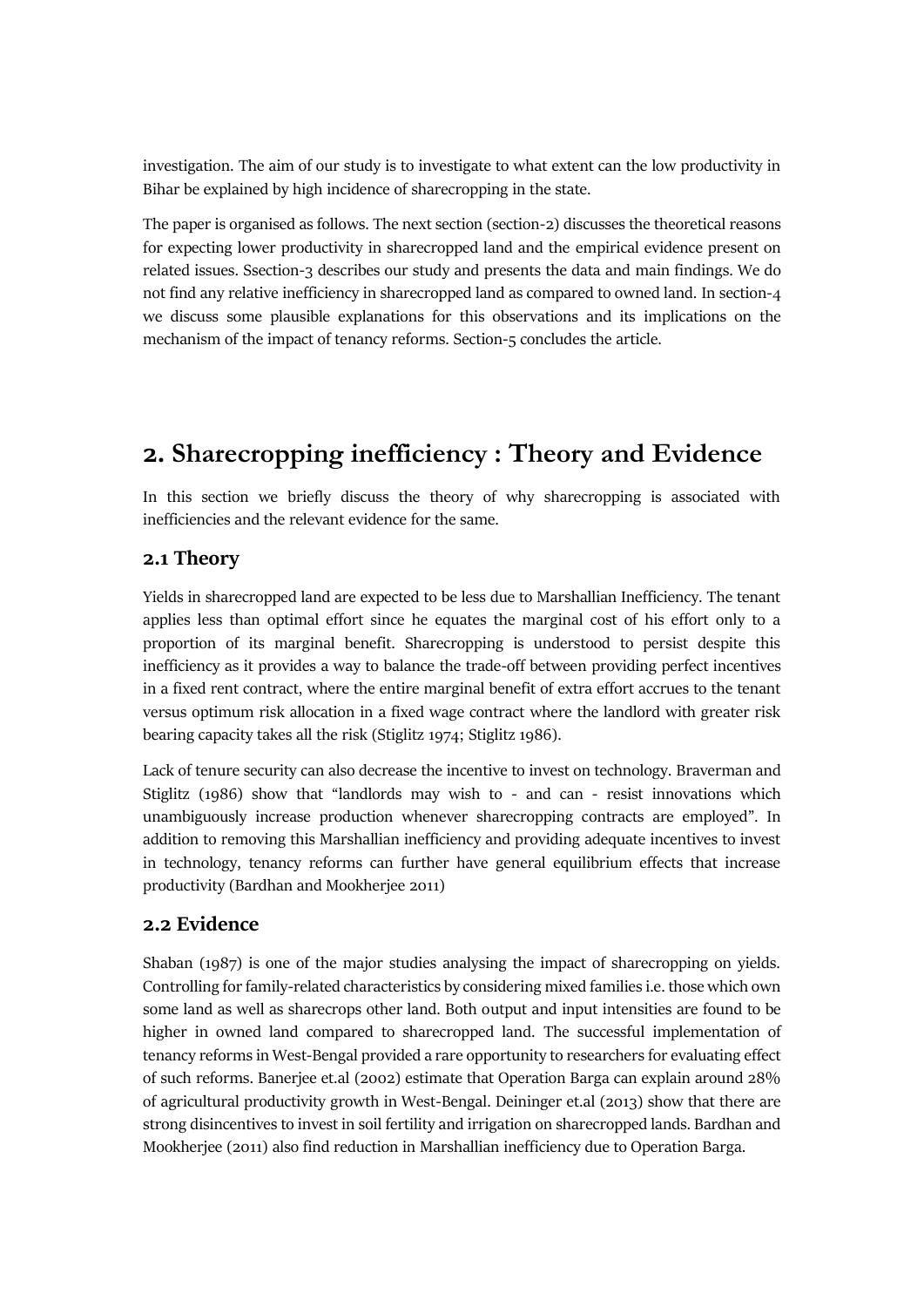## **3. Data**

Our empirical analysis draws upon the primary plot level survey conducted by us in West Champaram district in north-west Bihar. We collected plot-level data from Nawalpur and Dhadhawa gram panchayats in Jogapatti Block and Lagunaha Chautarwa gram panchayat in Bagaha-I block of W. Champaran district. A total of 108 plots, 53 of them owner-cultivated and 55 sharecropped were surveyed. The survey was designed to provide detailed plot-level land characteristics (like plot-size, irrigation, cropping intensity etc), farming inputs (like seeds, fertilisers and pesticides, labour, capital inputs like tractors) and yield. The data was collected for two major agriculture seasons – Aghani (Kharif) and Rabi season and 3 important crops – Paddy (Kharif Crop), Wheat (Rabi crop) and Sugarcane.

## **3.1 Context**

The fertile Gangetic alluvial soil, with abundant water resources, particularly ground water resources, forms the basis of agriculture in Bihar. This topographical feature is the main reason behind high proportion of land area put to agricultural use, as compared to other states. Net sown area in Bihar is 57% of total geographical area of the state which is much higher than the national average of 41%. In addition to this, agriculture in Bihar is very much tilted towards subsistence farming, with majority of them being small and marginal farmers and a sizable chunk being landless tenants. "Marginal and small farmers … constituted 96.5% of the total landowning community owned 66% of land. Medium and large farmers who constituted only 3.5% of the total landowning community owned 33% of the land" ( Bandopadhaya, 2009). This reflects incomplete and inadequate land reforms undertaken by various state governments of Bihar.

This unequal distribution of land is the prime reason for high proportion of land under various forms of tenancy. "By a conservative estimate, 35% of land in Bihar is under *Bataidari* (sharecropping) system". In addition to "Bataidari", other forms of tenancy like "Hunda" – fixed rent - also co-exist. (We also encountered a peculiar form of tenancy in which tenant provided landlord with laundry services in return for land for cultivation). Our primary focus in this study was "bataidari" form of tenancy.

#### *3.1.1 West Champaran District*

Agriculture is the mainstay of people in West Champaran. Being the north-westernmost district of Bihar bordering Nepal, it receives 1201mm of rainfall in a normal year, 84.6% of which is in the period of June to September (S-W Monsoons). 59% of total geographic are of the district is under cultivation with a cropping intensity of 145%. 50.6% of total cultivated area is under irrigation, which is much higher than the national average, with bore-well irrigation being the most common type covering 60% of total irrigated area. Paddy, wheat and sugarcane are the three most important crops in the region, in terms of area under cultivation. West-Champaran is frequently prone to flooding as river Gandhak swells every monsoon and covers adjacent areas in knee-deep water, affecting agriculture produce and productivity.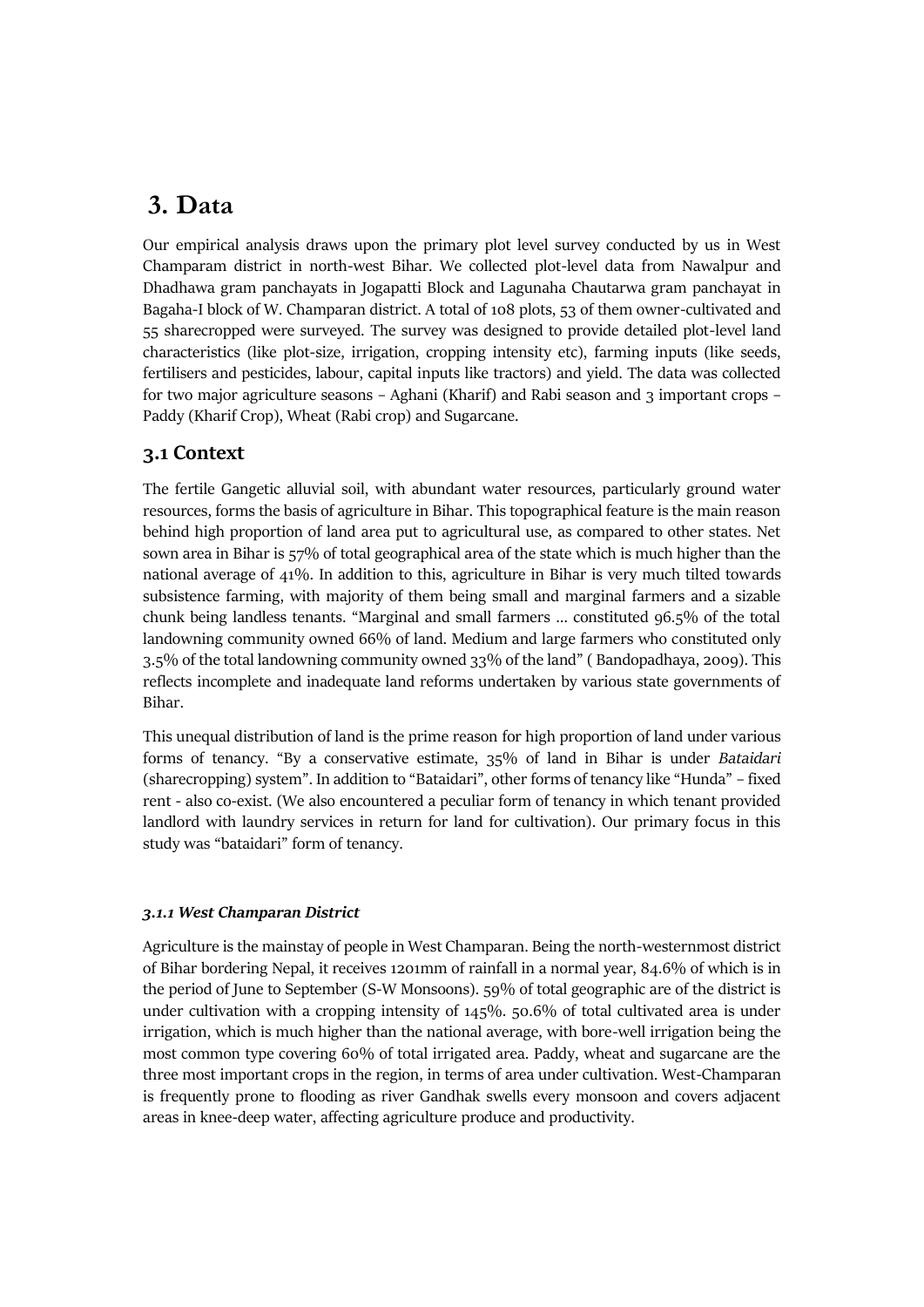There is incidence of high inequality of land distribution in West Champaran district, which is reflected by the fact that 86.3% of land-holders are small and marginal owning less than a hectare of land, with the proportion of landless and marginal holdings being highest among Scheduled Castes and Tribes, which is 92% and 95% respectively (Praxis 2009). Hence most of the marginal and landless farmers work as tenants in farms of land-owning castes.

### **3.2 Sampling Methodology**

Three gram panchayats (GP), Nawalpur and Dhadhawa from Jogapatti block and Laghunaha-Chautarwa from Bagaha-I block were selected for the survey because of high incidence of sharecropping in villages under these GPs (Praxis 2009). The households in these gram panchayats are organised into "tolas", largely based on the caste. Our sampling methodology was a priori purposive to be representative of different castes engaged in *bataidari*. 6 to 7 tolas were selected in each GP for the survey in a manner representing different castes. Each of the selected tolas were visited for a pre-survey to make a non-exhaustive list of names of bataidars who are willing to participate in the survey. Out of this list, 4 names were selected randomly.

All of the sampled households operate on multiple-plots and cultivate Paddy in Kharif and Wheat in Rabi or sugarcane which is a two-season crop in addition to other crops. Data was collected for only plots with these three crops.

## **3.3 Sample Characteristics**

It was found from our survey that all the tenants involved in sharecropping, in consonance with the traditional practice, divide the output equally between the landlord and the tenant themselves. (50% of output was given to the owner in exchange for the land). This was regardless of the caste of the tenant and the land owner, bargaining power, years of association etc. All the cost of inputs including labour were borne by the tenant and this is also in accordance with the traditional practice across this region.

Table-1 shows the details of the sample size. 108 plots cultivated by 57 households were surveyed. Sugarcane was grown on 45 of these plots, 20 and 25 for owned and sharecropped respectively. Sugarcane is more popular among the farmers because it is less vulnerable to frequently occurring floods in the region as compared to wheat or paddy. This reason was explicitly cited by some farmers to us during the survey. Number of paddy and wheat plots in sample are 31 and 32 respectively, with approximately equal number of owned and sharecropped plots (see Table-1). To be able to attribute the difference in yields, if any, to sharecropping inefficiency it is important to have mixed households who own as well as sharecrop land, as it allows a way to control for household level characteristics (Shaban 1987). We have 24 such households in our sample. However these do not necessarily cultivate the same crop in owned and leased-in land. There are 10 such households in our sample who cultivate sugarcane in an owned plot.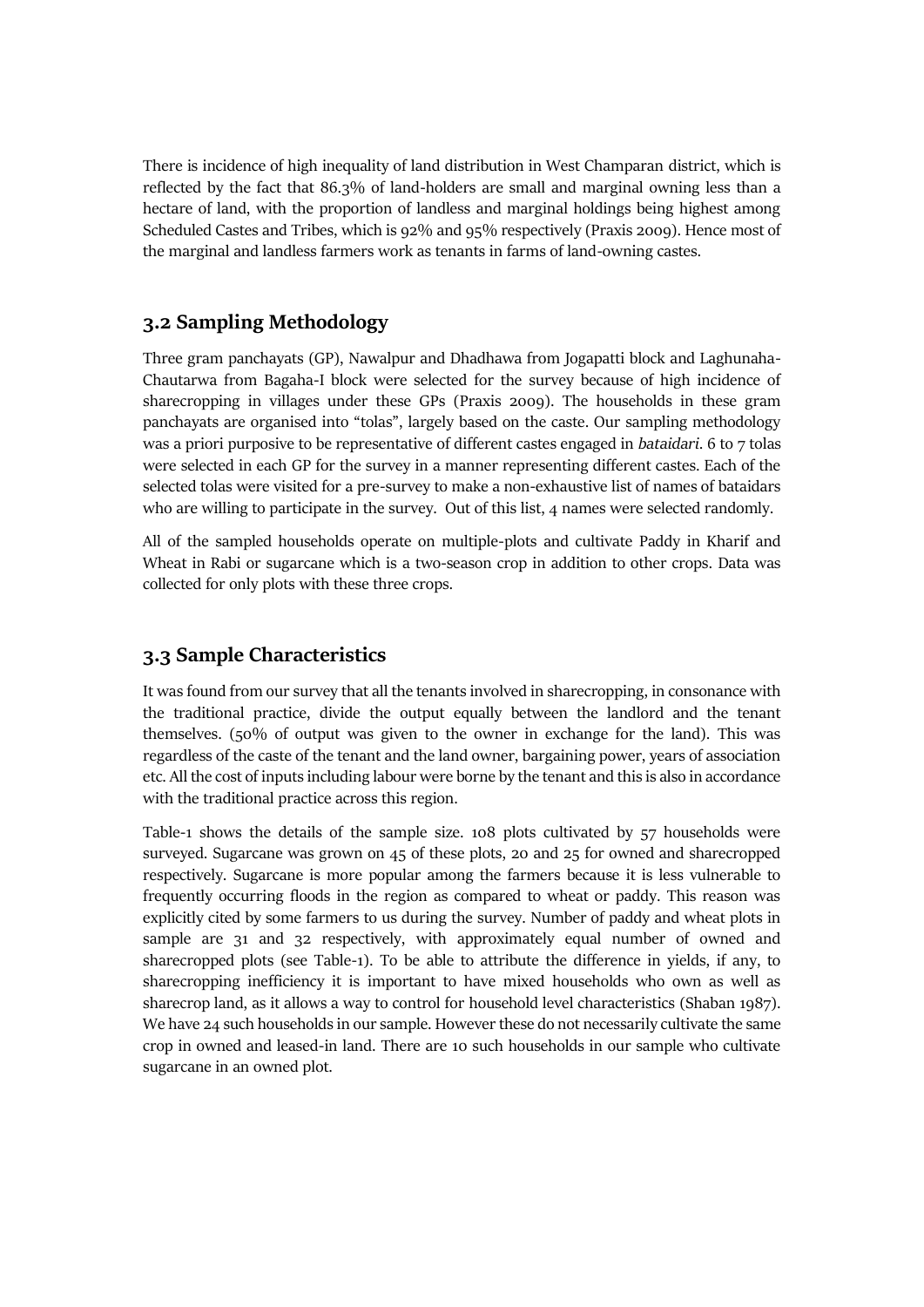|                                                   | 57 |  |
|---------------------------------------------------|----|--|
| Owned                                             | 20 |  |
| Sharecropped                                      | 25 |  |
| Owned                                             | 17 |  |
| Sharecropped                                      | 14 |  |
| Owned                                             | 16 |  |
| Sharecropped                                      | 16 |  |
| Total plots                                       |    |  |
| Mixed households                                  |    |  |
| (Owner-cultivators and sharecropper)              |    |  |
| Mixed households for sugarcane only               |    |  |
| (Owner-cultivators and sharecropper of sugarcane) |    |  |
|                                                   |    |  |

Table 1: *Sample Details (Size)*

Table-2 shows further details of the sample characteristics. The average household size is 8.4 and the average age of the respondent is 47.8. The average plot sizes for sugarcane are 18.0 and 10.8 *kathas 5* for owned and leased-in plots respectively. Similarly the averages for plot sizes for wheat and paddy are in the range of 7-10 *kathas* (Table-2). Our sample didn't encounter any household with large plots. This reflects the ground reality of small landholdings in Bihar.

Interestingly, we also found two female sharecroppers in our survey who cultivated the land on their own and there were two instances of sharecropping arrangement where the tenant and the landowner were related through kinship links.

| rabic 2. Sample Character istics |           |              |          |       |
|----------------------------------|-----------|--------------|----------|-------|
| Number of Households             |           |              | 57       |       |
| Average household size           |           |              | 8.4      |       |
| Average Age (years)              |           |              | 47.8     |       |
|                                  | Sugarcane | Owned        | 18.0     |       |
|                                  |           | Sharecropped | 10.8     |       |
| Average Plot Size                |           | Owned        | 8.0      |       |
| (Kathas)                         | Wheat     | Sharecropped | 8.2      |       |
|                                  | Paddy     | Owned        | 9.4      |       |
|                                  |           | Sharecropped | 7.6      |       |
|                                  |           | General      | 74.3%    |       |
|                                  |           | OBC          | 23.0%    |       |
|                                  | Landowner | <b>SC</b>    | $0\%$    |       |
| Caste Data                       |           | <b>ST</b>    | $0\%$    |       |
|                                  |           | Muslim       | $2.5\%$  |       |
|                                  |           | General      | $2.5\%$  |       |
|                                  |           | OBC          | 35.9%    |       |
|                                  | Tenant    | <b>SC</b>    | 46.1%    |       |
|                                  |           |              | ST       | $0\%$ |
|                                  |           | Muslim       | $15.3\%$ |       |

Table 2: *Sample Characteristics*

 $\overline{a}$ 

<sup>5</sup> *Katha* is a local unit of area. 13 katha = 1 Acre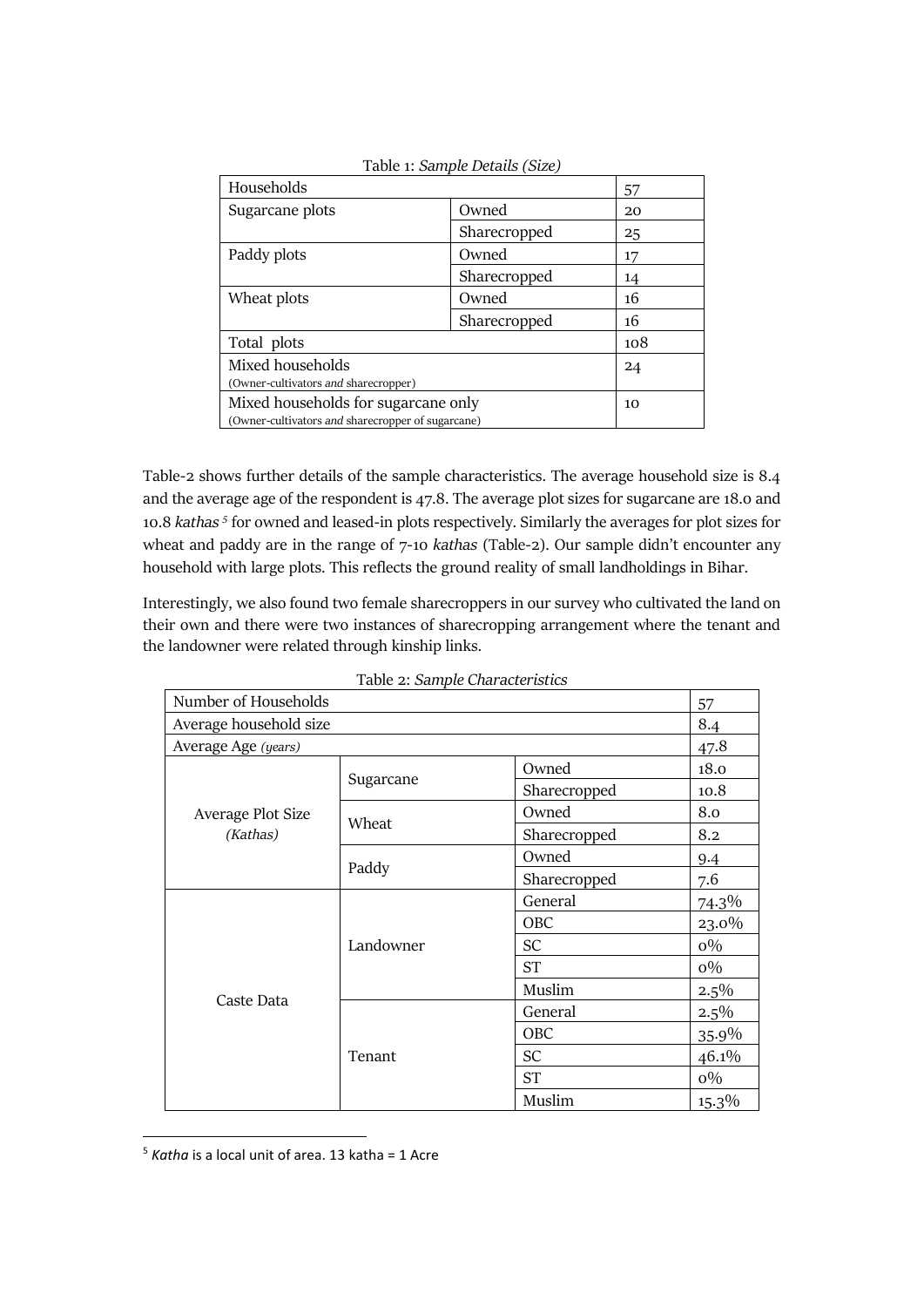#### **3.4 Input and Output Intensities**

Table-3 shows the average Input and Output intensities for various crops for different plot types. Note that our data of yield and inputs are based on recall by the respondents. Since agriculture is a major and in most cases the only source of income for the respondents, the recall is expected to be reliable. However, there are some concerns about the respondents' ability to correctly recall the minor differences in effort or inputs. This is especially so if such discrimination among owned and sharecropped land is not active and happens subconsciously. We proceed onto analysis of our survey data, before further discussing the impact of these concerns on our findings.

|                          | Sugarcane |                   | Wheat |                   | Paddy |                   |
|--------------------------|-----------|-------------------|-------|-------------------|-------|-------------------|
|                          | Owned     | Share-<br>cropped | Owned | Share-<br>cropped | Owned | Share-<br>cropped |
| Urea                     | 69.8      | 66.8              | 35.8  | 57.6              | 47.0  | 52.7              |
| Potash                   | 40.0      | 30.6              | 37.1  | 51.7              | 25.7  | 33.3              |
| <b>DAP</b>               | 139.1     | 168.8             | 97.1  | 123.2             | 92.9  | 132.6             |
| <b>Total fertilisers</b> | 258.8     | 298.9             | 266.3 | 245.8             | 242.6 | 220.3             |
| <b>Total pesticides</b>  | 47.2      | 46.7              | 33.1  | 30.0              | 36.4  | 28.3              |
| Average yield (kq/katha) | 1300      | 1235.0            | 77.5  | 63.8              | 74.7  | 95.90             |

Table 3: *Input and Output Intensities*

The average input intensities are reported in *Rupees/Katha*

For sugarcane, the average money spent (*per katha*) of Urea, Potash and Pesticides is lower on sharecropped plots but more money is spent on DAP in sharecropped plots. However the difference in magnitudes for Urea, Potash and Pesticides is not much. The p-values for the ttest are very high, and thus, none of the differences is statistically significant (Table-4)

| raone 4. Olgheficance 1 col (Oligan cance) |       |               |         |
|--------------------------------------------|-------|---------------|---------|
|                                            | Owned | Share-cropped | p value |
| <b>Urea</b>                                | 69.8  | 66.8          | 0.8084  |
| Potash                                     | 40.0  | 30.6          | 0.2584  |
| <b>DAP</b>                                 | 139.1 | 168.8         | 0.4019  |
| <b>Total fertilisers</b>                   | 258.8 | 298.9         | 0.4295  |
| <b>Total pesticides</b>                    | 47.2  | 46.7          | 0.9682  |
| Average yield (kg/katha)                   | 1300  | 1235.0        | 0.8224  |

Table 4: *Significance Test (Sugarcane)*

The p-values reported are for the null hypothesis that there is no difference in intensities

For wheat, the money spent on Urea, Potash and DAP is higher in sharecropped plots compared to owned plots, and the money spent on pesticides is slightly lower. The yield on sharecropped plots is lower. Almost all the differences are statistically insignificant except urea, which is higher in Sharecropped plots (Table-5)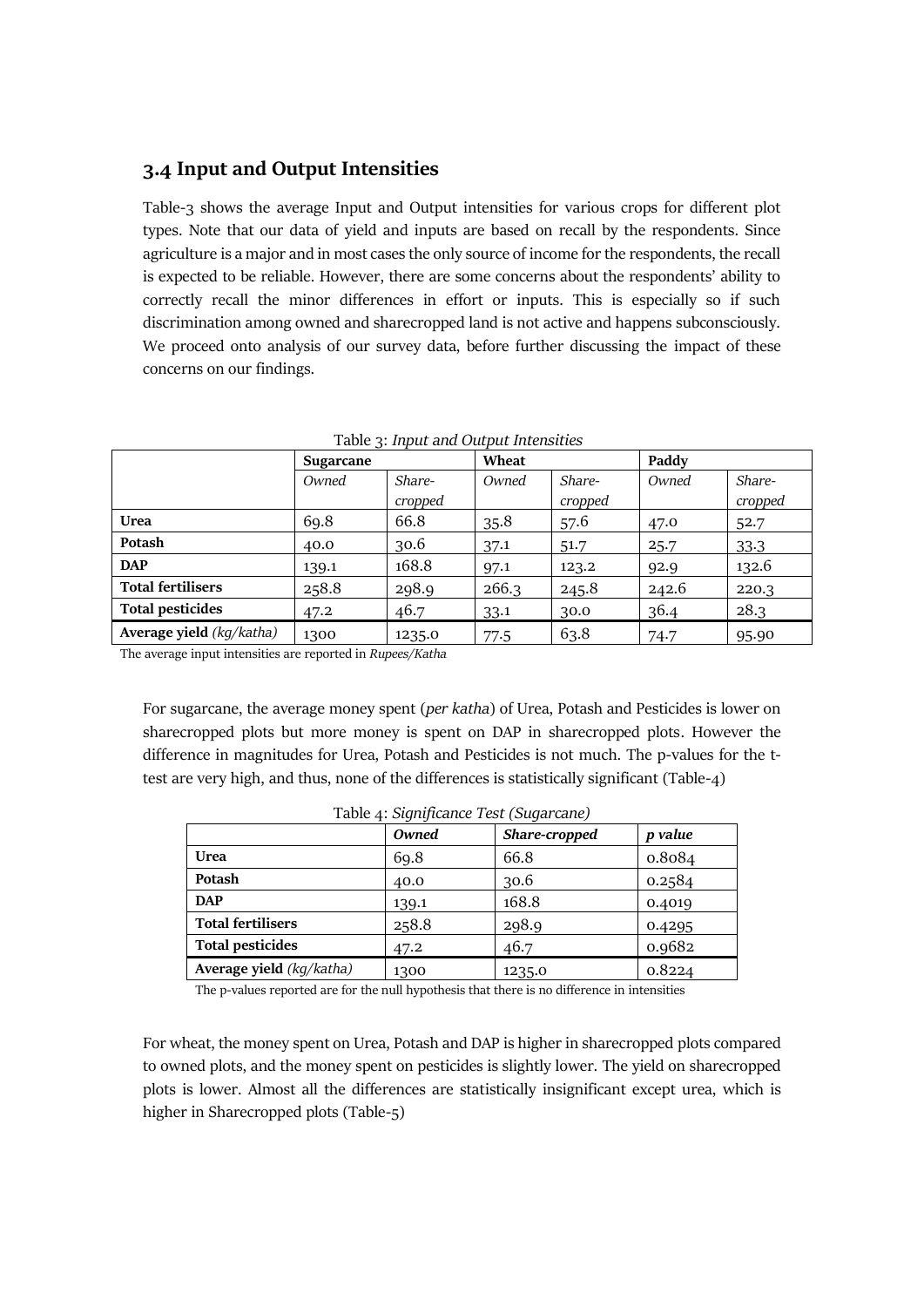|                          | Owned | Share-cropped | p value |
|--------------------------|-------|---------------|---------|
| <b>Urea</b>              | 35.8  | 57.6          | 0.0751  |
| Potash                   | 37.1  | 51.7          | 0.3218  |
| <b>DAP</b>               | 97.1  | 123.2         | 0.1889  |
| <b>Total fertilisers</b> | 266.3 | 245.8         | 0.7777  |
| <b>Total pesticides</b>  | 33.1  | 30.0          | 0.7641  |
| Average yield (kg/katha) | 77.5  | 63.8          | 0.2199  |

Table 5: *Significance Test (Wheat)*

The p-values reported are for the null hypothesis that there is no difference in intensities

For paddy, the money spent on Urea, Potash and DAP is higher in sharecropped plots compared to owned plots, and the money spent on pesticides is slightly lower. The yield on sharecropped plots is higher. But none of these differences are statistically significant (Table-6)

|                          | Owned | rabic of Bightheance rest (Faugy)<br>Share-cropped | p value |
|--------------------------|-------|----------------------------------------------------|---------|
| <b>Urea</b>              | 47.0  | 52.7                                               | 0.7104  |
| Potash                   | 25.7  | 33.3                                               | 0.3869  |
| <b>DAP</b>               | 92.9  | 132.6                                              | 0.1452  |
| <b>Total fertilisers</b> | 242.6 | 220.3                                              | 0.7503  |
| <b>Total pesticides</b>  | 36.4  | 28.3                                               | 0.4493  |
| Average yield (kg/katha) | 74.7  | 95.90                                              | 0.3481  |

Table 6: *Significance Test (Paddy)*

The p-values reported are for the null hypothesis that there is no difference in intensities

Thus we see that there is no general pattern in the input and output intensities of various crops across owned and sharecropped plots. This could be due to the suspect quality of responses by farmers, which are based on memory recall. However, we don't think that is the case.

It is also possible that the differences are statistically insignificant due to small sample size of this study. Even if that is the case the mean values tend to be higher on sharecropped plots, which runs contrary to theory of Marshallian inefficiency.

Thus, our major finding is that there are no differences in input and output intensities of owned and sharecropped plots. But these results are only suggestive due to the above mentioned issues of possibly imperfect recall and small sample size and further detailed studies would need to be done to verify the findings more conclusively.

In the next section we discuss and present some explanations for our findings.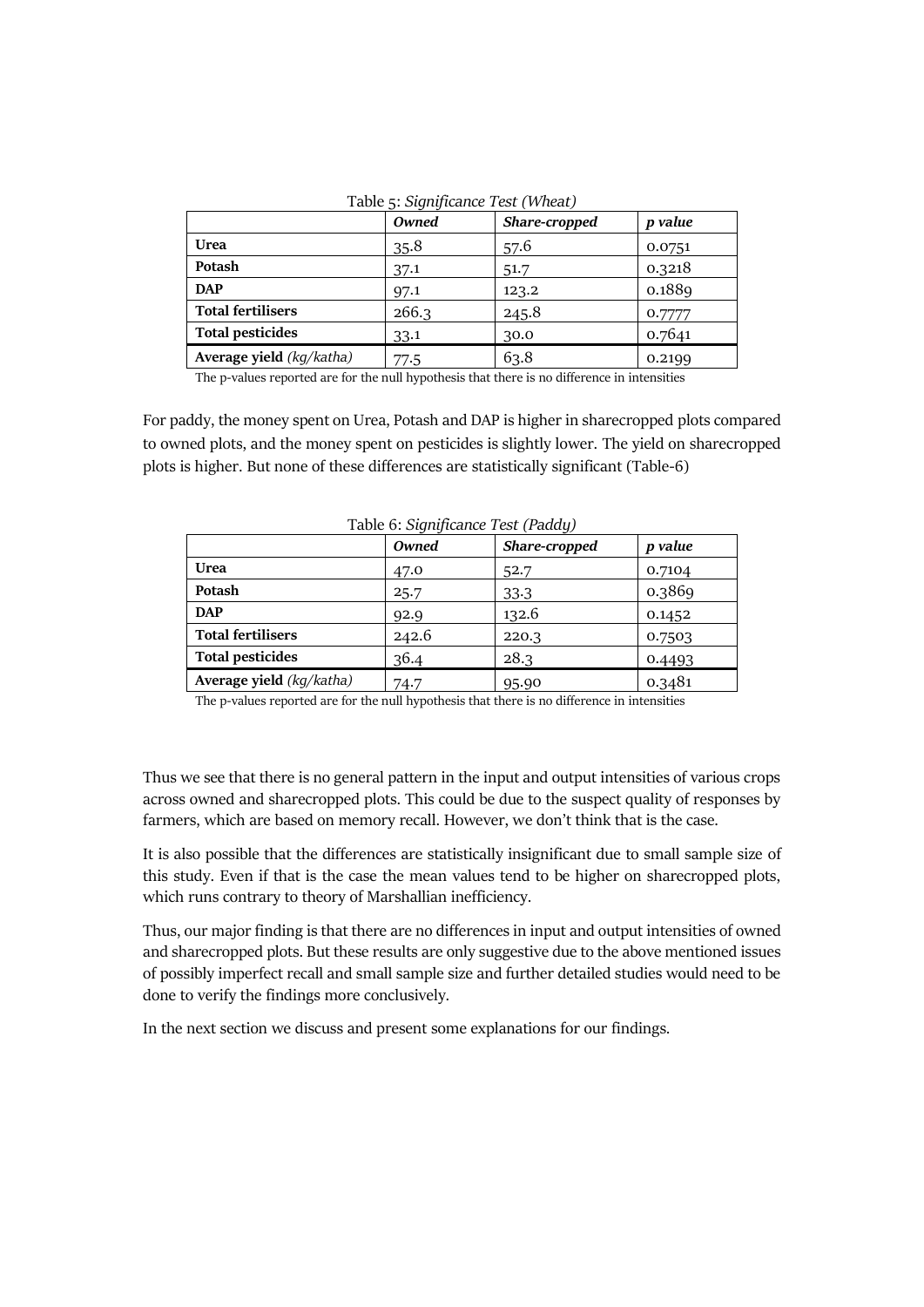## **4. Discussion**

During the survey we found that the respondents did not differentiate much, in terms of the inputs applied, between their owned land versus the sharecropped land. There is no evidence in our sample of farmers treating the two types of land differently in any respect. In fact, some of the respondents seemed perplexed about the need to tell all the details of the inputs applied separately for the owned land and the sharecropped land, since they saw no rationale for them to be different. We found that the amount of fertilisers and pesticides used were according to the prevailing standards in the surrounding region, and the farmers did not think of discriminating among owned and sharecropped land in this respect. Notably, the amount of fertiliser used is same even across different crops for a given farmer. This further indicates that the prevalent standards play an important role in determining farming practices in this region.

This observation about no relative inefficiency of sharecropped land vis-à-vis owned land is contrary to theory and evidence in the literature, and thus needs an explanation. We offer some plausible explanations below.

One possibility is that the results are driven not by high yields of sharecropped land, but by low yields of owned land. In other words, the relative non-difference in the input and output intensities across owned and sharecropped land is not because the farming intensity of sharecropped land is as high as that of owned land, but because it is as low in owned land as in sharecropped land. This is plausible as the farmers do not seem to be experimenting at their own ends to increase the yield and the farming practices are mostly determined by prevalent standards and norms of the region. Several factors can be attributed to this inactivity. Many farmers mentioned the uncertainty of climate and rainfall in the region which deter innovation and use of other technology, for instance the use of HYV seeds in an unpredictable environment, which are comparatively way more expensive than the ordinary seeds. One of the farmers remarks:

*"HYV seeds would not work in this area, what's the use of spending money? The precarious climate wreaks havoc on our crops, dhoop mein jal jata hai, baarish mein gal jata hai (while the crop gets burnt in scorching heat, floods result into rotting)"*

Another possibility is the role of social norms and other such social dynamics. The farmer is not an independent entity, he lives within the structure of a community. The social-cultural and economic environment of the community determines to a great extent the technology and other methods employed by the farmer. For example: during the course of discussion however, some respondents spoke about the need to render more efforts in the sharecropped land citing social pressure in a close-knit community. One of the farmers quotes:

*"If we do not put in more efforts in the batai (sharecropped) land, the landowner will think of us as lazy people and irresponsible towards his land which harms our repute in the village. Later in the future, he can also take away the land and give it to somebody else"*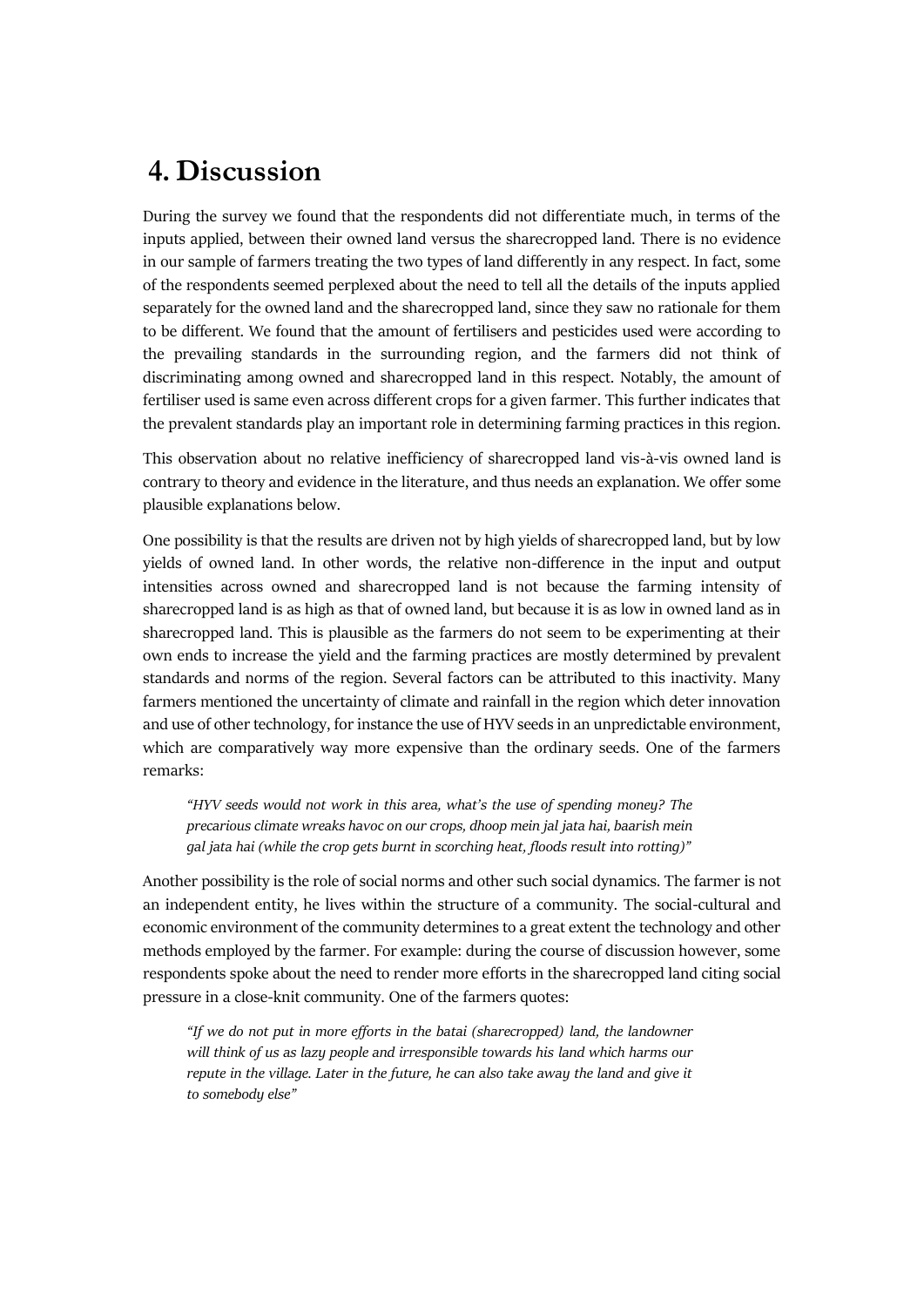Thus, it is possible that the social structure allows costless supervision of sharecroppers which violates a critical assumption of the Marshallian inefficiency framework, which assumes infinite supervision costs.

Apart from such sociological factors, the observation of no difference can be also explained in the same framework as that of Marshallian inefficiency.

#### **4.1 Critique of Marshallian Inefficiency**

In Figures 1-4, OA represents the costs of labour. OB is the production function. OC is the effective return to the sharecropper. Thus the curve OC is just a proportion of the curve OB.

Figure-1 shows the basic Marshallian paradigm and the consequent inefficiency in sharecropping.  $L^*$  is the level of input that maximises the total social surplus. At this level the slope of production function is same as that of labour cost. But in the sharecropping arrangement the farmer only maximises his own effective return equating the slope of only his effective return to the labour costs. This results in L' level of inputs. L' is less than L\* due to the concavity of the production function.



Figure-1: *Marshallian Inefficiency*

In this framework, we propose that the inputs levels will be same if they are such that any extra input will not increase the output significantly i.e. the slope of production is zero or reduces rapidly.

Figure-2 shows the case where the input levels are such that the marginal product is zero. This happens when the cost of labour is very low, as reflected by the horizontal labour cost curve. The labour cost curve reflects the opportunity cost of labour which includes the benefit forgone from working for wage and/or the value that farmer may put on leisure. But in the situation of surplus labour, this opportunity cost can be taken as zero, when farmer does not have employment opportunities the benefit forgone of which will be reflected in opportunity cost of labour. This justifies a horizontal labour cost curve. The farmer equates the slope of the labour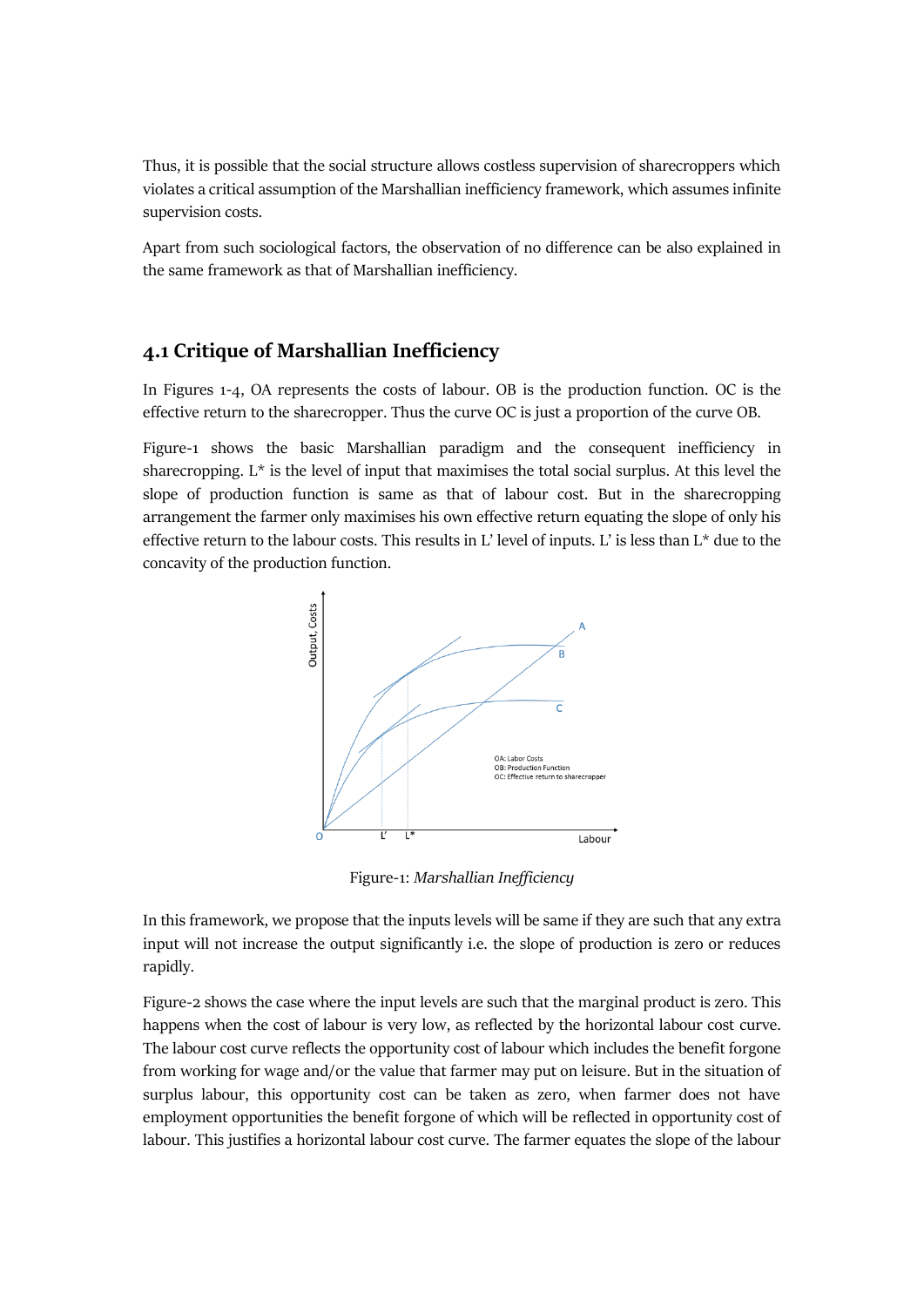cost curve to the production function (OB) on owned plots and to effective return (OC) on sharecropped plots. Now since the slope of labour cost is zero and the slopes of production function (OB) and effective return (OC, which is a constant proportion of curve OB) will always become zero at same level of input, the inputs applied on owned and sharecropped land are same i.e.  $L' = L^*$ 



Figure 2: *No Marshallian inefficiency due to zero labour cost*

Figure-3 shows the case when the marginal product suddenly drops to zero (at point D). In such a situation also the amount of input applied will be same in owned and sharecropped land if the maximum marginal effective return at point E is greater than the opportunity cost of labour. For expositional purposes the marginal product is made to be discontinuous at point D in Figure-3.



Figure 3: *No Marshallian inefficiency due to sudden decrease in marginal product*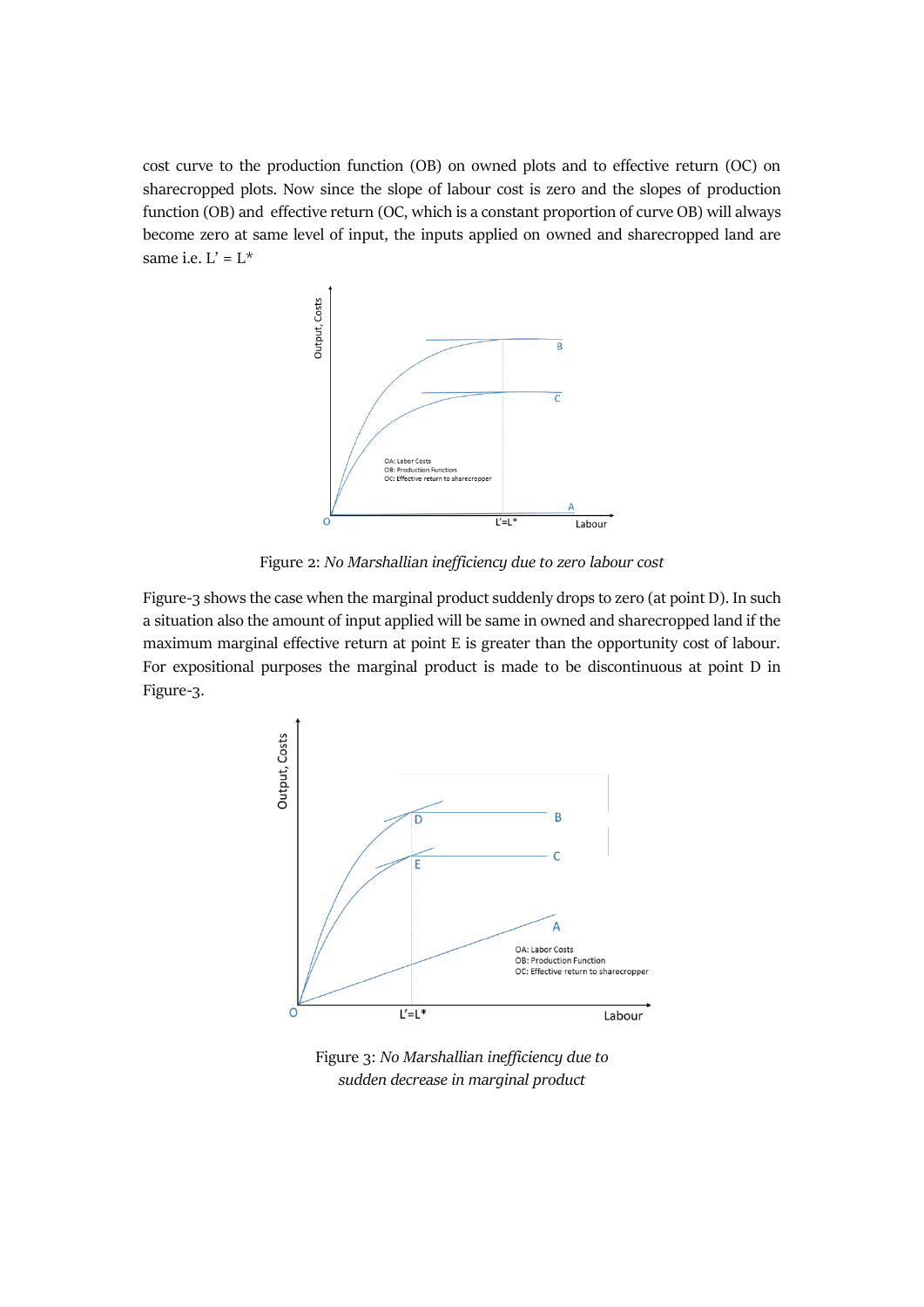Figure-4 makes the curve smooth but retains the sudden drop in marginal product. It can be seen that the inputs applied will approximately be same. Note that for this situation to occur it is not needed that the *actual* marginal product drop suddenly. It is sufficient for the farmers to *believe* that the marginal product drops suddenly to use similar levels of inputs in owned and sharecropped land.



Figure 4: *Introducing smoothness in Fig-3*

### **4.2 Implications**

We have presented plausible theoretical explanations for our observations. But how does it square with other empirical evidence. Shaban (1987) find significant difference in yields of owned and sharecropped land. Banerjee et al. (2002) find that major increase in yields can be attributed to the Operation Barga reforms. This is an important policy issue and understanding about mechanisms of such outcomes will have implications for policy recommendations.

The analysis in Banerjee et al. (2002) uses district level data and thus represents aggregate effects of the Operation reforms. Bardhan and Mookherjee (2011) use farm level data and find much less impact of Operation Barga, which means that security of tenure doesn't directly increase the yields of sharecropped land. This, they propose, indicates that Operation Barga had much of its effect through indirect channels such as "general equilibrium effects on the distribution of land, resulting from possible induced effects on entry or exit, or the size distribution of farms", rather than by reducing Marshallian inefficiency. "It is possible that Operation Barga reduced the profitability of leasing out land, inducing large landowning families to subdivide, sell off part of their lands, or switch to self-cultivation. The resulting changes in the composition of farms could alter aggregate yields even if they did not affect the productivity within any type of farm distinguished by ownership status or size" (Bardhan and Mokherjee 2011).

Our results, by showing the absence of Marshallian inefficiency, provide further evidence in favour of this explanation. In a review of evidence on land reforms in India, Ghatak and Roy (2007) point out the need to disentangle the direct and indirect effect of land reforms. Our study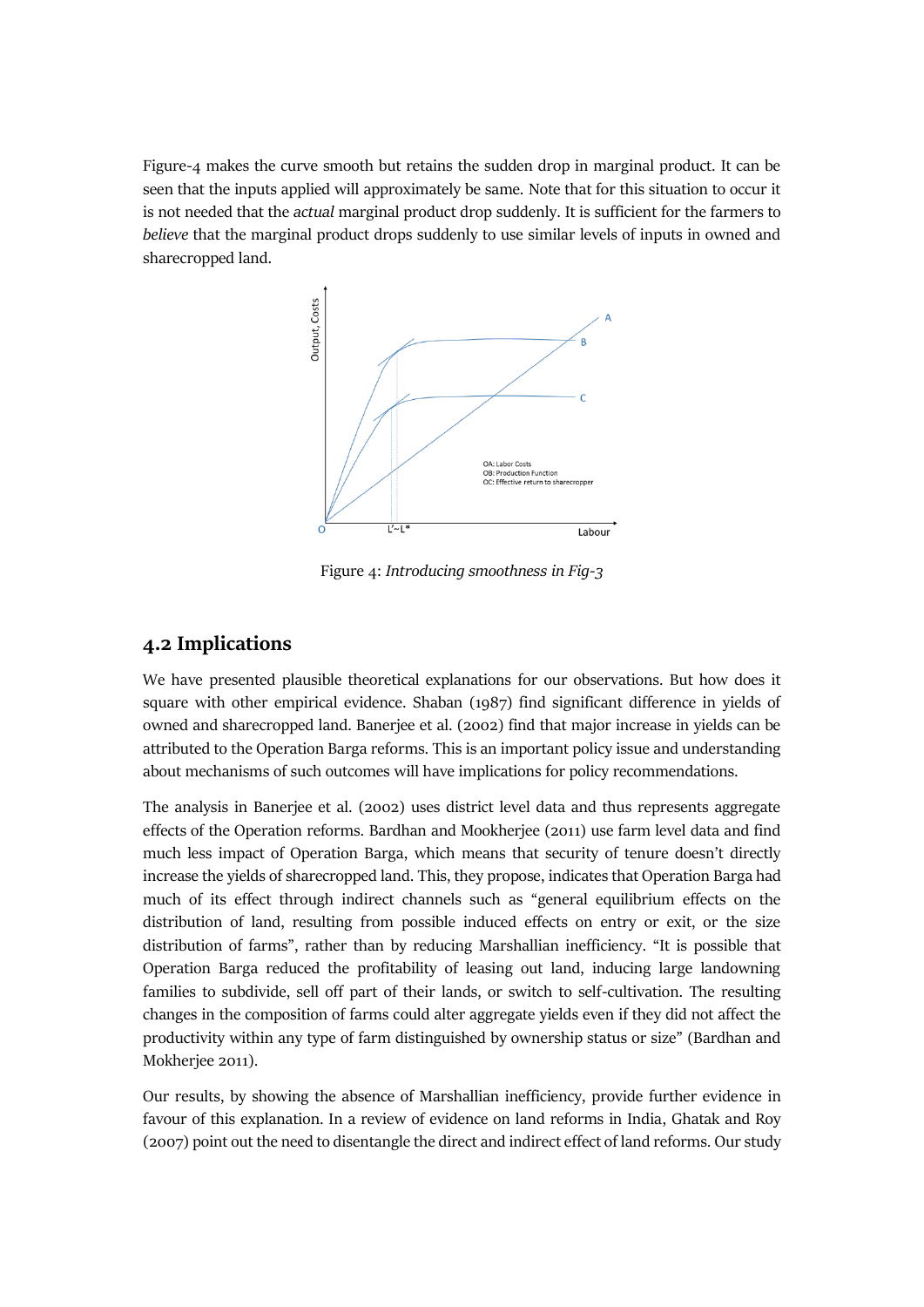finds evidence that most of the impact of tenancy reforms may be driven by indirect effects. We reiterate the importance of this as an important area of further research with better data.

## **5. Conclusion**

We find that there is not much difference between the input and output intensities of owned and sharecropped land. The respondents in our sample, treat both types of land similarly. But this observation goes contrary to the theory of Marshallian inefficiency. We offer 2 possible explanation for this.

Firstly, it is possible that the framework of rational self-interested agents working to maximise the their own utility is not appropriate to analyse the situation. The perplexity of respondents on being asked to tell the details of the owned and sharecropped plots separately shows that their mind do not work, at least consciously, in a framework of analysing marginal benefits and marginal costs. In fact, some respondents clearly stated that they ought to put more efforts in sharecropped land because of the social pressure so as not to be perceived as irresponsible and indolent by the land owner. This highlights the role social norms can play in explaining economic realities

On the other hand, the observation can also be explained within the same framework as that of Marshallian inefficiency. We have shown that the inputs applied can be same for owned and sharecropped land if farmers operate at a point where any extra input will not significantly increase the output. This can happen due to very low opportunity cost of labour in a situation of excess supply. Alternatively the farmer's belief, irrespective of actual reality, that extra input will not increase output much can them to apply same effort on owned and sharecropped land.

This finding throws further light on the mechanism of increase in productivity due to tenancy reforms. It suggests that much of the effect is through indirect channels, due to general equilibrium effects. We reiterate the emphasis by Ghatak and Roy, 2007 on the need for further investigation to disentangle direct and indirect effects of tenancy reforms with better microlevel data.